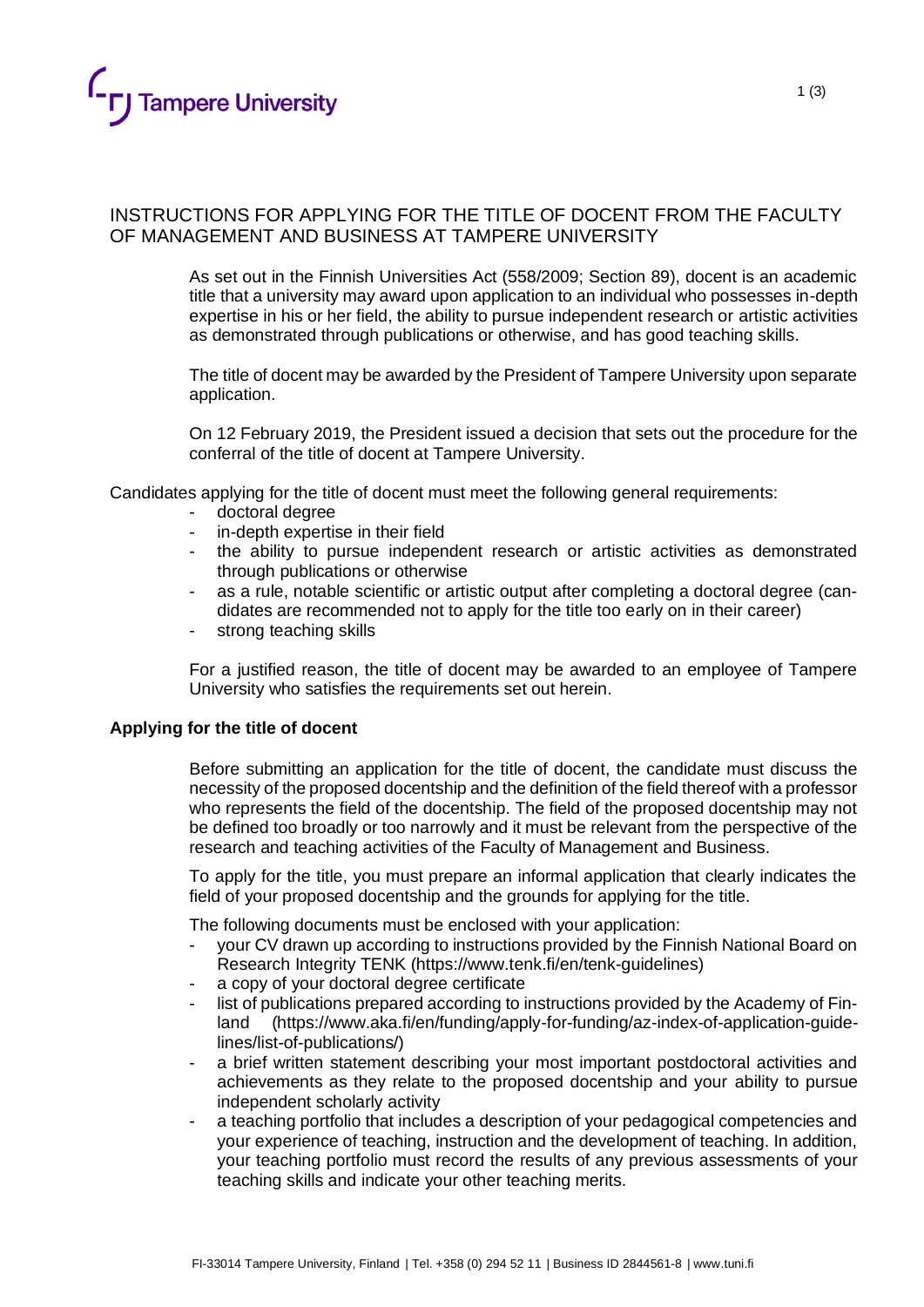

- up to 10 publications that you want to be taken into consideration in the assessment of your scientific qualifications and consequent eligibility for the title of docent
- a list of the publications referred to above

Please deliver your application and required attachments to Research Specialist Hanna Salminen [\(hanna.salminen@tuni.fi\)](mailto:hanna.salminen@tuni.fi)

#### With questions, please contact:

Vice Dean for Research Johanna Kujala, [johanna.kujala@tuni.fi,](mailto:johanna.kujala@tuni.fi) tel. +358 50 420 1509 Research Specialist Hanna Salminen, [hanna.salminen@tuni.fi,](mailto:hanna.salminen@tuni.fi) tel. +358 40 190 9660

#### **Processing and assessment of applications**

Your application for the title of docent will be reviewed by the Docent Committee of the Faculty of Management and Business. The Docent Committee will request a professor, who represents the field of the proposed docentship, to provide a statement describing how the docentship is expected to promote and support research and education in the field. In the statement, the professor will nominate two impartial and internationally recognised experts to assess your qualifications.

If the Docent Committee considers your docentship to be necessary and consistent with the activities of the Faculty and deems that you possess the required qualifications, the Faculty will request a statement of your scientific qualifications from at least two internationally renowned experts. The external experts must meet the eligibility requirements set out in Section 28 of the Finnish Administrative Procedure Act (434/2003). As set out in the Administrative Procedure Act, a person applying for the title of docent has the right to oppose the appointment of an expert that he or she feels has a conflict of interest that could prevent an impartial review.

Based on the application documents and expert statements, the Docent Committee will assess whether you have demonstrated the scientific expertise and teaching skills required for the award of the title of docent. The Docent Committee will also assess your teaching performance based on your teaching portfolio and possible trial lecture. After completing the assessment, the Docent Committee will submit a proposal to the Dean regarding the award of the title of docent. The Dean will submit a proposal to the Provost regarding the award of the title of docent. The President will formally award the title upon the recommendation of the Provost.

The Faculty Council will be notified of the new docentship.

## **External review**

Awarding the title of docent will require two external experts in the field of the proposed docentship to clearly support the award of the title in their statements.

Prospective docents will generally be required to have published postdoctoral research papers that demonstrate their ability to pursue independent research. The scope of your publication output must be equal to at least two doctoral dissertations and also include international publications. Your postdoctoral publication output must clearly expand the